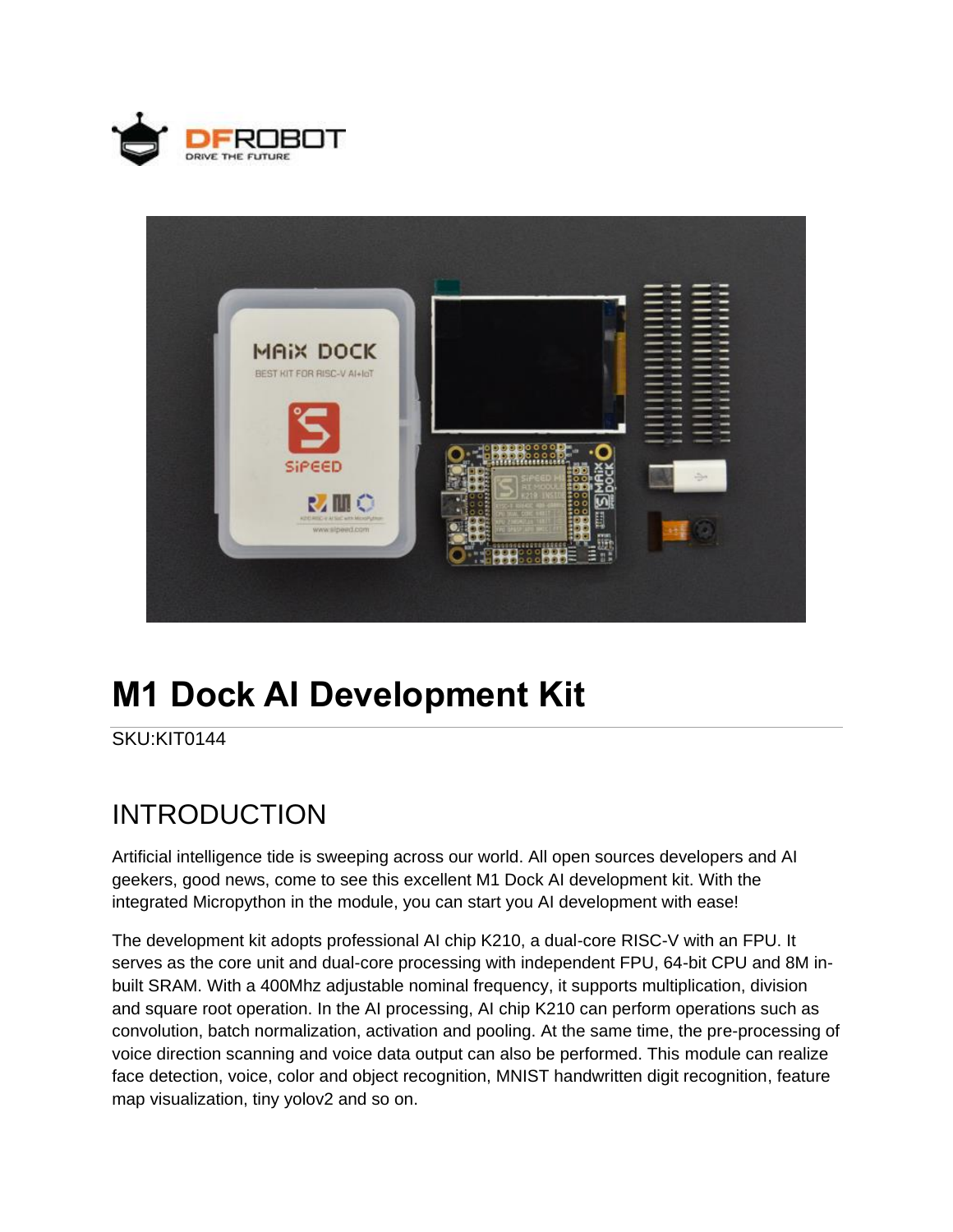M1 Dock Embedded AI development platform is composed of M1 Dan Dock, OV2640 camera, 2.4 inches LCD with 320\*240 resolution, and it also has built-in microphone, [TF card](https://www.dfrobot.com/product-1190.html) slot and on-board USB to serial chip for downloading and debugging codes. With so many powerful functions, I am sure this product would be the best choice for all AI enthusiasts!

## FEATURES

- Digital Video Port (DVP) interface support
- Universal Asynchronous Receiver/Transmitter(UART)
- Direct Memory Access Controller (DMAC)
- Joint Test Action Group(JTAG)
- I2C, I2S, SPI interfaces
- Field Programmable IO Array (FPIOA/IOMUX)
- AES and SHA256 algorithm hardware accelerators
- Fast Fourier Transform (FFT) hardware accelerator
- Neural Network Processor (KPU)
- Audio processor (APU)

## **SPECIFICATION**

- Machine Vision
- Machine Hearing
- Low power, better vision processing speed and accuracy
- KPU high performance Convolutional Neural Network (CNN) hardware accelerator
- Firmware encryption support
- Unique programmable IO array maximises design flexibility
- FPC24P socket for DVP camera and 8-bit MCU LCD
- 3.3V/1.8V dual voltage IO support eliminates need for level shifters
- Access to all 72-pin full pin lead-out, freely mappable
- USB Type-C interface
- Power amplifier IC for use with speakers